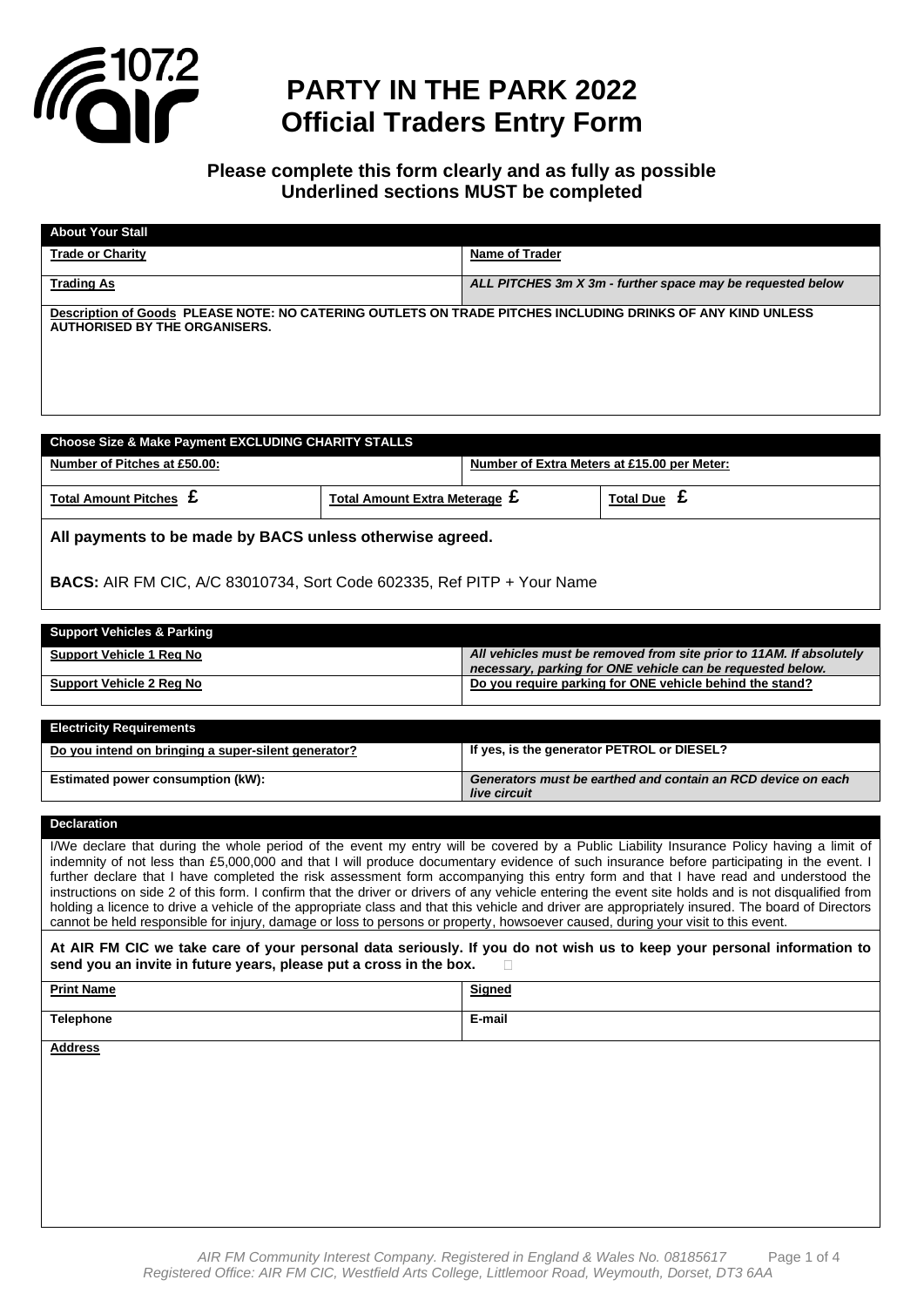## **AIR FM CIC (Trading as AIR 107.2)**

General enquiries to: AIR 107.2 • C/O Westfield Arts College • WEYMOUTH • Dorset • DT3 6AA Tel: 01305 836040 E-mail: info@air1072.com

Website: www.air1072.com ● Facebook: www.facebook.com/air1072

You are invited to submit a stall for the 9<sup>th</sup> annual Party in the Park held at Lodmoor Country Park on Sunday 7<sup>th</sup> August 2022. **The closing date for entries is 31st June.** We value your support for the event's continued success.

#### **No entry to the site before Sunday 7 th July at 9 AM and pitches must be vacant by 10 PM.**

You are required to submit the registration numbers of all vehicles on this form. You must inform us of any changes. All normal road laws apply to the event site.

#### **The sale of alcoholic drink is restricted. If you intend to sell alcohol you must contact us before applying.**

All food business operators must register food establishments with their local Environmental Health Departments. Food establishments include: market stalls selling sweets, cakes etc; all catering units; delivery vehicles and other moveable structures selling food / drinks. When attending the event please have with you the following, if applicable: SFBB booklet, registration certificate, electrical certificates and gas safe certificates.

Support vehicles will be allowed into the event site for the purpose of unloading, setting out and reloading only. Under no circumstances will any vehicles, other than authorised vehicles and emergency vehicles, be permitted to move within the event site between the hours of 12PM – 8PM.

No P.A. systems, wireless microphones or lasers may be used from any stall or vehicle entering the event, doing so may negatively impact the main stage operation – such use is actively discouraged and may result in removal from the site.

The organisers reserve the right to refuse bookings and/or entry to the site for any reason. Additionally, the organisers reserve the right to terminate trading immediately if the trader is deemed to be acting against the interest of the event.

Silent running generators may be considered for use by the event organisers, but may only be used if specified on this form and if permission is subsequently granted.

#### **Please include a photocopy of your insurance certificate(s) with your entry.**

Please return the completed, signed form via post or via email attachment to:

**PITP 2022 AIR 107.2** C/O Westfield Arts College WEYMOUTH Dorset DT3 6AA

Email: pitp@air1072.com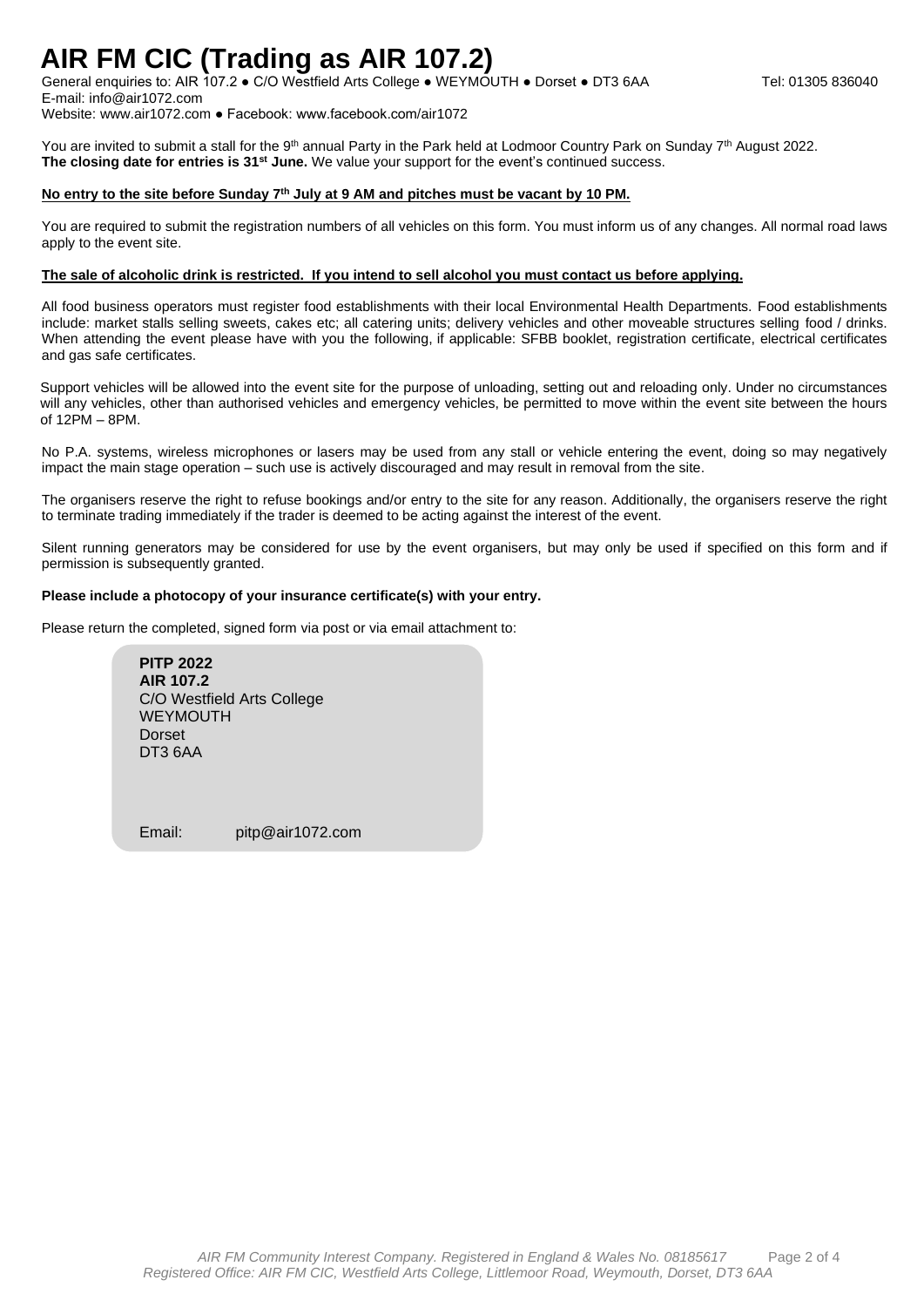

lla

# Fire Risk Assessment Traders and Market Stalls

|     | Name of Unit / Stall                                                                                                                                                                                                                                                                                                                                                                                                                                   |            |           |     |  |  |
|-----|--------------------------------------------------------------------------------------------------------------------------------------------------------------------------------------------------------------------------------------------------------------------------------------------------------------------------------------------------------------------------------------------------------------------------------------------------------|------------|-----------|-----|--|--|
|     | <b>Contact No. on site</b>                                                                                                                                                                                                                                                                                                                                                                                                                             |            |           |     |  |  |
|     | <b>Which Local Authority</b><br>are you registered with?                                                                                                                                                                                                                                                                                                                                                                                               |            |           |     |  |  |
|     | In order to comply with relevant fire safety legislation you MUST<br>complete a Fire Risk Assessment of your stall or unit.<br>The Risk Assessment needs to identify the fire hazards and persons at risk,<br>you must endevour to remove or reduce these risks and protect people from fire.<br>Failure to comply with this requirement will result in you being removed from the site.<br>You must be able to answer YES to the following questions. |            |           |     |  |  |
|     | This signed and completed form must be maintained available for inspection by the<br>Fire & Rescue Service / Event Organiser / Council Officers at all times.                                                                                                                                                                                                                                                                                          |            |           |     |  |  |
|     | You must undertake a Fire Risk Assessment for your unit, which must be suitable for the circumstances. You do not need to use this form, and<br>may use another method if you wish, however, this form is considered to be suitable for most standard market stalls and units                                                                                                                                                                          |            |           |     |  |  |
| 1.  | Are adequate exits provided for the numbers of persons within the unit or stall?<br>(Are your staff and customers able to evacuate easily if the normal exit is blocked?)                                                                                                                                                                                                                                                                              | <b>Yes</b> | <b>No</b> |     |  |  |
| 2.  | Where necessary, are there sufficient directional signs indicating the appropriate<br>escape route and do they comply with current regulations?                                                                                                                                                                                                                                                                                                        | <b>Yes</b> | No        | N/A |  |  |
| 3.  | Are the exits maintained available, unobstructed, and unlocked at all times the<br>premises are in use.                                                                                                                                                                                                                                                                                                                                                | <b>Yes</b> | No        |     |  |  |
| 4.  | If the normal lighting failed would the occupants be able to make a safe exit?<br>(Consider back up lighting such as torches)                                                                                                                                                                                                                                                                                                                          | <b>Yes</b> | <b>No</b> |     |  |  |
| 5.  | Do you have an adequate number of fire extinguishers/fire blankets available in<br>prominent positions and easily available for use?                                                                                                                                                                                                                                                                                                                   | <b>Yes</b> | No        |     |  |  |
| 6.  | Has the fire-fighting equipment been tested within the last 12 months?<br>Note: a certificate of compliance will normally be required                                                                                                                                                                                                                                                                                                                  | Yes        | <b>No</b> |     |  |  |
| 7.  | Have your staff been instructed on how to operate the fire-fighting equipment<br>provided?                                                                                                                                                                                                                                                                                                                                                             | <b>Yes</b> | No        |     |  |  |
| 8.  | Have your staff been made aware of what to do should an incident occur, how to<br>raise the alarm, evacuate the unit, and the exit locations?                                                                                                                                                                                                                                                                                                          | <b>Yes</b> | No        |     |  |  |
| 9.  | Have you identified combustible materials that could promote fire spread beyond the<br>point of ignition such as paper/cardboard, bottled LPG etc and reduced the risk of<br>them being involved in an incident?                                                                                                                                                                                                                                       | <b>Yes</b> | No        |     |  |  |
| 10. | Have you identified all ignition sources and ensured that they are kept away from all<br>flammable materials?                                                                                                                                                                                                                                                                                                                                          | <b>Yes</b> | No        |     |  |  |
| 11. | Are the structure, roofing, walls and fittings of your stall or unit flame retardant?<br>Note: certificates of compliance will normally be required.                                                                                                                                                                                                                                                                                                   | Yes        | <b>No</b> |     |  |  |
| 12. | If any staff sleep in the stall is there a working smoke detector and a clear exit route<br>at night? Note: Persons should not be allowed to sleep within a high risk area and<br>some Authorities and events do NOT allow any sleeping within units.                                                                                                                                                                                                  | <b>Yes</b> | <b>No</b> | N/A |  |  |
| 13. | Are you aware that you must not stock or sell certain items, i.e. fireworks, garden<br>flares, household candles, tea lights, etc?                                                                                                                                                                                                                                                                                                                     | Yes        | No        |     |  |  |
| 14. | Do you have sufficient bins for refuse as public bins are not to be used for trade<br>waste? Is all refuse kept away from your unit?                                                                                                                                                                                                                                                                                                                   | <b>Yes</b> | <b>No</b> |     |  |  |

*AIR FM Community Interest Company. Registered in England & Wales No. 08185617* Page 3 of 4 *Registered Office: AIR FM CIC, Westfield Arts College, Littlemoor Road, Weymouth, Dorset, DT3 6AA*

 $\mathcal{L}$